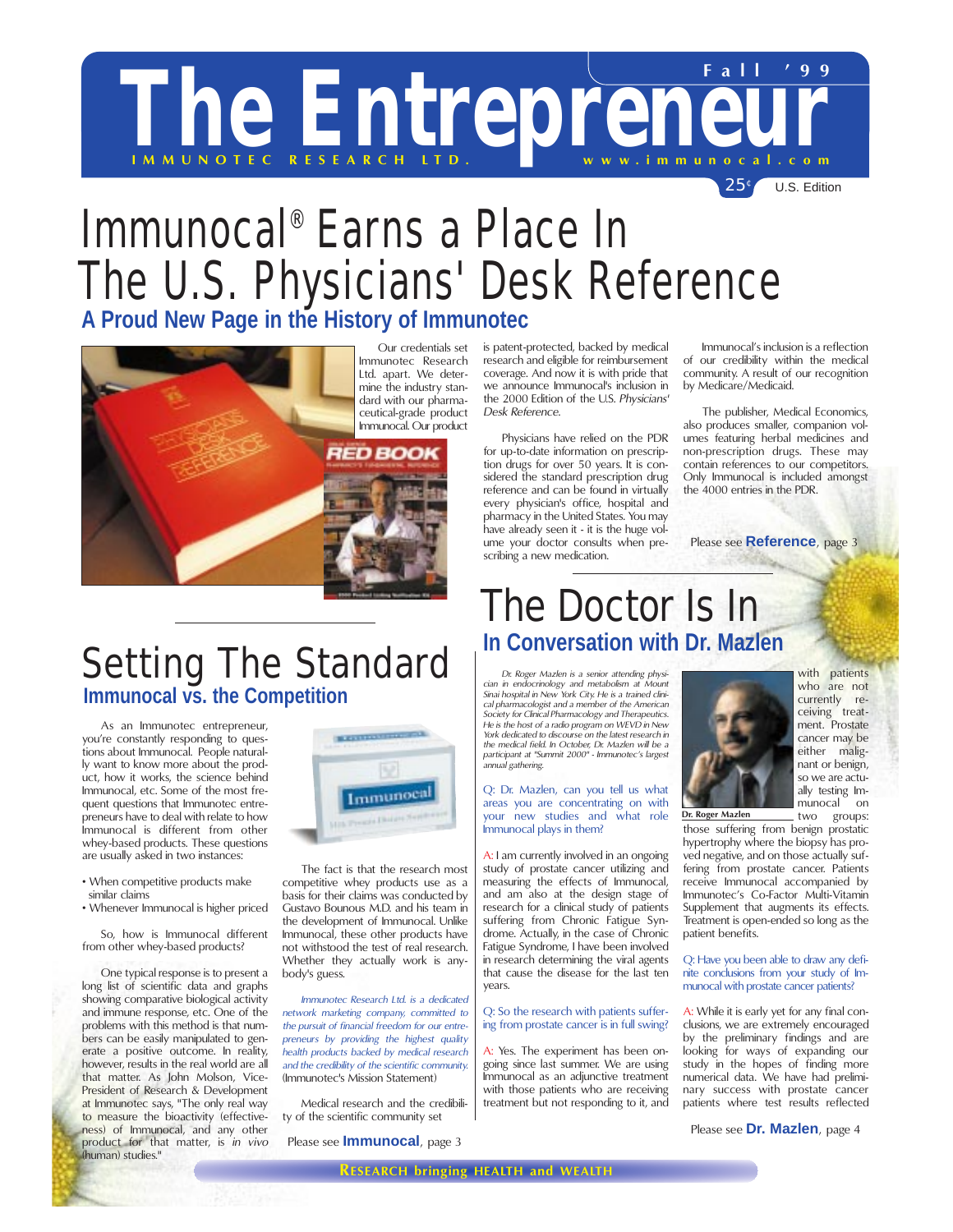## Immunocal Impacts AIDS Community **David Miller & Jeannie Gibbs, Activists**

### **THE ENTREPRENEUR The Entrepreneur**

*David Miller is a fulltime scientific consultant for Immunotec.*

To speak of David Miller and his wife leannie Gibbs as activists is a gracious understatement. The couple have been devoted to helping those suffering from HIV and AIDS on multiple levels for many years. Since they themselves have been struggling with life with HIV they have a unique awareness of the virus' debilitating effects. As trained clinicians and scientists they have an evolved knowledge of how AIDS painfully destroys an individual's immune system. They actively fight to help sufferers and are pursuing research to ensure individuals receive the treatments that will prolong and raise their quality

of life.

**"The Entrepreneur" is published by:**

**Immunotec Research Ltd. 292 Adrien Patenaude Vaudreuil-Dorion, Quebec Canada J7V 5V5**

**Editor: Tim Thomas Editorial Assistant: Kathryn Stephens**

**Chuck Roberts, President John Andrique, V.P. Purchasing Gustavo Bounous, M.D., Dir. R & D Cynthia Burrier, Dir. Sales & Marketing Jacques Cohen, V.P. Operations John H. Molson, V.P. R & D Richard Patte, Exec. V.P. Tim Thomas, V.P. Marketing**

**"The Entrepreneur" welcomes your contributions, including training ideas, business building tips, comments and suggestions. Where appropriate, kindly include a photo.**

**Please send your ideas in writing to:**

**The Entrepreneur c/o Immunotec Research Ltd. 292 Adrien Patenaude Vaudreuil-Dorion, Quebec Canada J7V 5V5**

**or**

**e-mail to kathryn@immunocal.com**

#### **Immunotec By the Numbers**

**Order Department: 888-462-3397 Entrepreneur Services: 888-917-7779 Health Care Support & Ordering: 877-424-5050 Head Office (Main number): 450-424-9992 Fax Number: 450-424-9993**

**Training Call (Mon. 10 p.m. EST): 619-707-8015 (access # 5050) Opp. Call (Thurs. 10 p.m. EST): 800-991-9019 (access # 941925) Sizzle Call (24 hrs./7 days): 888-784-2222 Replay: 415-273-6003 Voice/Fax Bulletin Board: 415-273-6004**

**Internet: www.immunocal.com E-mail: info@immunocal.com**

**Order reprints of "The Entrepreneur":**

**50 for \$ 10.00 100 for \$ 20.00 500 for \$ 100.00**

**Immunocal® is a registered trademark of Immunotec Research Ltd.**



*The statements made throughout this issue have not been evaluated by the FDA or Health and Welfare Canada. The products are not intended to diagnose, cure, prevent or treat any disease.*

**Printed in Canada**

taking vitamin and mineral supplements aggressively, they substantially increase their chances for a longer life.

Miller is working to increase the profile of Immunocal within the pharmaceutical indus-

try by focusing attention on its scientific background. He is organizing an observatio-

nal study that will be a retrospective analysis of 100 patients on Immunocal.

> Attention must be given to the high costs and difficulties in obtaining treatment for AIDS patients. With many prescriptions un-

affordable, the alternative therapies take on added significance. Despite the presence of buyer's clubs like Direct AIDS Alternative Information Resources (DAAIR), who provide vitamins, minerals,

and neutraceuticals at only a 10% mark-up, many people are still left with little choice and even less hope.

Jeannie Gibbs is one of the founding members of GAARI - Global African AIDS Relief Initiative (Swahili for "life") that provides medicines for impoverished areas of Africa where there is no available treatment. It is now one of the

"I hate this virus. I've never seen

anything worse. We have some options to make things better."

> leading HIV donation organizations in the world. Originally conceived at the 12<sup>th</sup> World AIDS conference, it began by collecting drugs from patients who donated them. Miller and Gibbs have now seen that Immunocal is supplied to GAARI in order to help those less fortunate than themselves who are suffering from HIV and AIDS abroad.

> When asked how he continues to pursue his work with such fervor up to 20 hours a day, Miller simply states: "Hate. I hate this virus. I've never seen anything worse. We have some options to make things better."

> Together David Miller and Jeannie Gibbs pursue their active crusade to improve the lives of those suffering from this disease, and urge individuals and industries alike to join the fight.

*The couple's level of commitment to their work is reflected in their activities:* **David Miller** 

- Has worked for 5 years in the education department at the AIDS Center of Queen's county<br>• Clinician at the Mt. Sinai School of Medicine<br>• Jack Martin AIDS Fund Clinic
- 
- Completing an MPH-PHD in Epidemiology
- Affiliated with ACT-UP, the largest AIDS service and advocacy group in North America
- Attended the 12th World AIDS Conference in Geneva
- Will attend the International Conference on Anti-Microbiological Agents and Chemotherapy where he will run a poster session that will involve Immunocal

#### **Jeannie Gibbs**

- Senior editor for the International Chronicle of Therapeutic Developments in AIDS Research
- A founding member of GAARI (Global African AIDS Relief Initiative)

*These are astounding accomplishments for anyone, let alone two people infected with HIV; a credit both to their choice of treatment and their unwavering determination.*

## Free Advertising! **Promotion of Entrepreneur Meetings**

about! And to the best of our ability, we want to give you a chance to network with fellow distributors.

Miller was first exposed to Immunotec Research Ltd. at the New Life Expo in New York City while he was a volunteer for the New York State FDA Health Board Task Force. Miller was impressed with the simplicity of Immunocal: a whey protein concentrate that raises glutathione levels in order to maintain a healthy immune system. He was even more impressed when he noted the positive effects that his wife experienced with the product. What he saw was extraordinary improvement in less than two months of use, and a new avenue to explore for the vast community of people affected by the insidious disease. A simple product, but with enormous potential. Most people with AIDS suffer from malnutrition due to massive doses of anti-viral drugs - if they don't eat, their bodies cannot absorb the drugs. By

"With many prescriptions unaffordable, the alternative therapies take on added significance."

Send us the particulars about the Business Opportunity Meetings and Training Sessions that you are planning ...

Networking - that's what it's all and we'll do our best to make people aware of them. We have a growing list of tools at our disposal - our web site, the Immuno-Tel system, fax flashes, check inserts and more.

> Please be sure to give us sufficient lead time... and don't forget the details -

date, time, place, price of admission, host, speaker. Publication will be subject to space restrictions and availability.

We look forward to helping you promote your events! Send your information to the attention of the Marketing Department - by fax to (450) 424- 9993 or by email to:

kathryn@immunocal.com.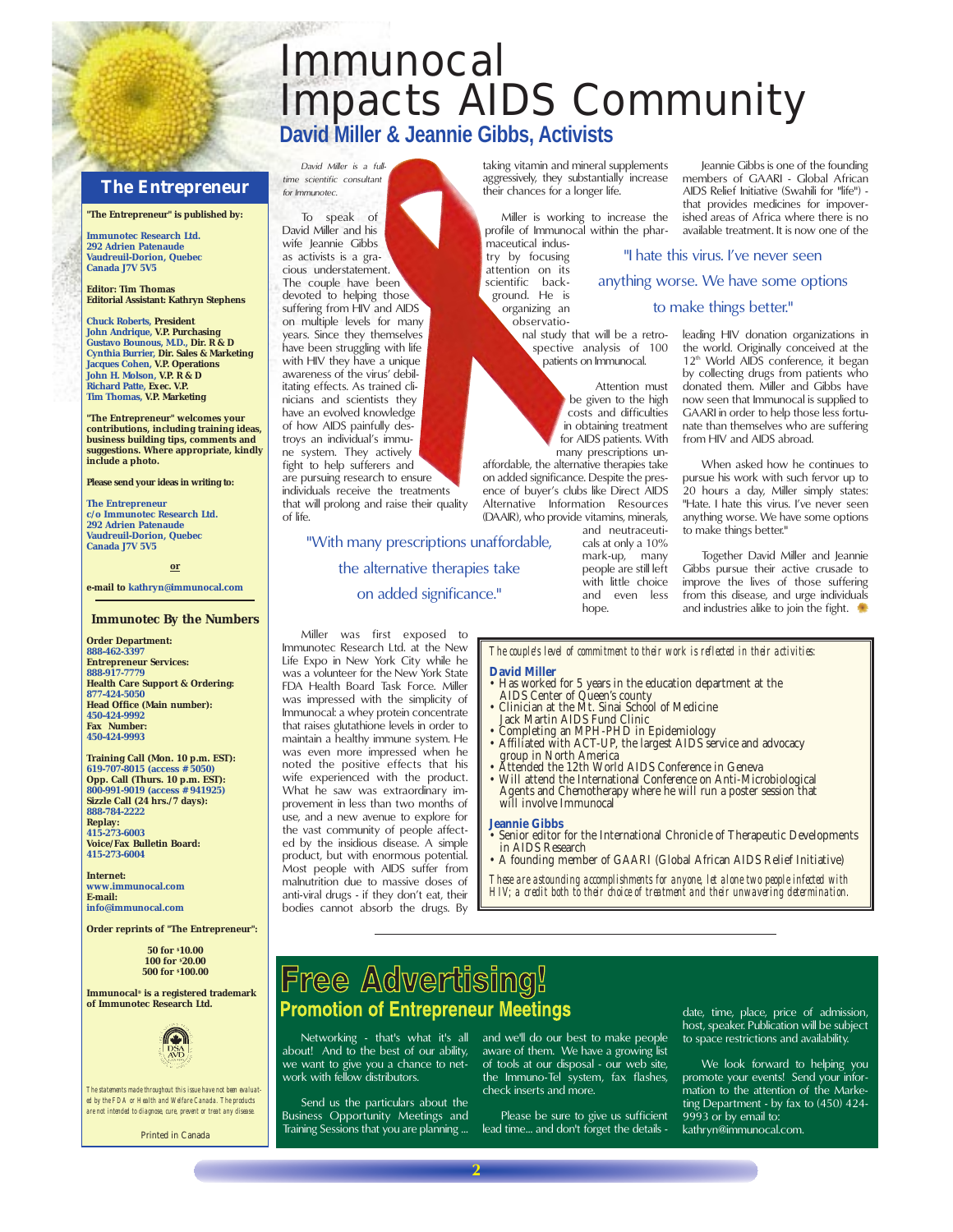## Aloha Hawaii! **Top Recruiter to Win Trip for Two**



February 1999<br>The entrepreentrepre-

beautiful island of Maui.

neur with the highest number of directly-sponsored new Ventures will earn a trip for two to Hawaii, including airfare and accommodations for one week. The winner will stay at the deluxe Kaanapali Alii Resort, located on the

We now have more details on the Hawaii prize package for the President's Award winner as this year's top Immunotec recruiter.

In early January 2000, we will announce the name of the entrepreneur who sponsored the most new Venture entrepreneurs since the President's Award was instituted in

As of September 30<sup>th</sup>, the top *twelve year-to-date standings were as follows:*

| 25                                   | Steve Petrosino, Ohio    | 18 |
|--------------------------------------|--------------------------|----|
| Lise Lebel & Sylvain Dion, Quebec 22 | Lung Chen, Texas         | 18 |
| 22                                   | Melvin Karsten, Michigan | 17 |
| 20                                   | Sonia Tsai, Ontario      | 17 |
| 19                                   | Bob Page, Florida        | 17 |
| 18                                   | Lucie Bouchard, Quebec   | 17 |
|                                      |                          |    |

Be sure to check our website for the most recent standings or, if you're on the Immuno-Tel system, you'll receive an update automatically.

### **Immunocal**

*continued from page 1*

Immunotec apart from most other network marketing companies. In contrast to other companies in the industry, we do not use or endorse the use of testimonials. We choose instead to use scientific research and clinical studies to validate Immunocal. Immunotec invests heavily in independent clinical research and the resulting credibility pays off for our entrepreneurs. This far-sighted corporate investment strategy is unusual in the industry.

Why has Immunotec chosen the research route? First of all, because the development of Immunocal is a culmination of over 20 years of research by Dr. Gustavo Bounous, M.D. His work is still cited by the competition. Secondly, clinical research and independent trials are the only recognized methods to substantiate health claims. Finally, and most importantly, at Immunotec we are convinced that our research into Immunocal's ability to raise cellular glutathione in humans will have far-

reaching implications in both health maintenance and disease prevention.

We are a different kind of network marketing company with a truly remarkable product - Immunocal.

### **IMMUNOCAL**

Pioneered the research into whey proteins

• Clinically proven to raise intracellular glutathione • Covered by Medicare/Medicaid • 5 U.S. patents, 1 Canadian and 1 Australian • Ongoing clinical research • Listed in the highly respected *Physicians' Desk Reference* (PDR) • Listed in the pharmacists' *Red Book* • Individually packaged dosage for purity and freshness • Not instantized for maximum bioactivity Third party validation • Abstracts on Medline and

Pubmed (Internet) • Books/publications on Immunocal

## Summit 2000 Results **Congratulations to All Qualifiers**

Immunotec would like to congratulate and acknowledge all qualifiers for the Summit 2000 event in October at

Mont Tremblant, Canada. A total of 95 distributors qualified either for a full event package or a land package.

| <b>Full Package</b>                                                                                                                                                                                        |                                                                                                                                                                                      |                                                                                                                                                                             |                                                                                                                                                                           |  |  |
|------------------------------------------------------------------------------------------------------------------------------------------------------------------------------------------------------------|--------------------------------------------------------------------------------------------------------------------------------------------------------------------------------------|-----------------------------------------------------------------------------------------------------------------------------------------------------------------------------|---------------------------------------------------------------------------------------------------------------------------------------------------------------------------|--|--|
| J. Altshuler<br>A. Anderson<br>Dr. J. Anderson<br>I. Anderson<br><b>Anomaly Profiles</b><br>S. Azevedo<br>D. Binnie<br>L. Bouchard<br>J. Bradner<br><b>B.</b> Carella<br>H. Chan<br>W. Cheung<br>V. Cupler | L. Currie<br>M. Dagenais<br>F. Dion<br>V. Dominguez<br>J. Gagnon<br>T. Guengerich<br>A. Hansen<br>F. Harpain<br>L. Hawker<br>J. Hawley<br>P.lwama<br>C. Kralik<br>L. Lebel & S. Dion | M. Lebel<br>S. Lowy<br>D. Luboff<br>J. Marcoux<br>I. McCallum<br>H. Meghdadi<br>F. Melancon<br>J. Mollohan<br>J. Moncrief<br>R. Motyka<br><b>B.</b> Mulgrum<br>S. Petrosino | R. Plamondon<br>C. Rosang<br>P. Schaffer<br>S. Schaffer<br>J. Spencer<br><b>Team Immunotec</b><br><b>Top Gun</b><br>J. Tsai<br>M. Tsai<br>T. Tsis<br>I. Viau<br>S. Walper |  |  |
| <b>Land Package</b>                                                                                                                                                                                        |                                                                                                                                                                                      |                                                                                                                                                                             |                                                                                                                                                                           |  |  |
| F. Arbarpour<br>M. Blinick<br>A. Borsenko<br>C. Bray<br>V. Brown<br>J. Brundage<br>C. Burke<br>F. Chow<br>K. Eyrich<br>E. Fortin<br>C. Gagnon                                                              | M. Gray<br>M. Hackett<br>E. Hays<br>A. Imbault<br>M. Karsten<br>C. Lavoie<br>I. Levis<br>D. McNab<br>M. McPherson<br>R. Miller<br>D. Montgomery                                      | M. Motyka<br>C.O'Brien<br>G. Ouellet<br>A. Owusu<br>V. Pitti<br>K. Randall<br>W. Rapp<br>J. Raughton<br>A. Recinto<br><b>Roberts Future</b><br>J. Scheetz                   | S. Shaffer<br>S. Silvers<br>S. Skollar<br>$M$ . St-Cyr<br>C. Swartzentruber<br>P. Tsu<br>C. Veilleux<br>R. Weldon<br><b>B.</b> White<br>T. Yu                             |  |  |

### **Reference**

*continued from page 1*

No longer will entrepreneurs need to give lengthy explanations to members of the healthcare community. A simple reference to the PDR will put the documentation at their doctor's fingertips.

The *Physicians' Desk Reference* another tool that proves Immunocal's uniqueness. Immunotec Research - our emphasis on credibility reaps rewards.

We're in the *Red Book* too! The Pharmacist's primary reference, the *Red Book,* has been in use for more than a century. Used as a source for accurate product information and prices on prescription drugs and over-the-counter products as well as accessories and supplies, the *Red Book* is published annually. It contains hard-to-find reference information to assist in third-party and government reimbursement… and answers the clinical questions common in the industry. Rated the most useful non-journal book in the pharmacy. And Immunocal is there!

## Congratulations! **President's Award Winners Go to Tremblant**

During the months of June, July and August, winners of the President's Award automatically earned all-inclusive packages to Mont Tremblant for the Summit 2000 Meeting on the Mountain - and special recognition at our Fall Event.

The Eagle Trophy is awarded monthly to the entrepreneur who recruited the most front-line Ventures in the network. The end-of-the year winner earns a deluxe vacation in Hawaii. *(See Aloha Hawaii article)*

**June Winner**





**John Tsai**

**Douglas Binnie August Winner**

**3**